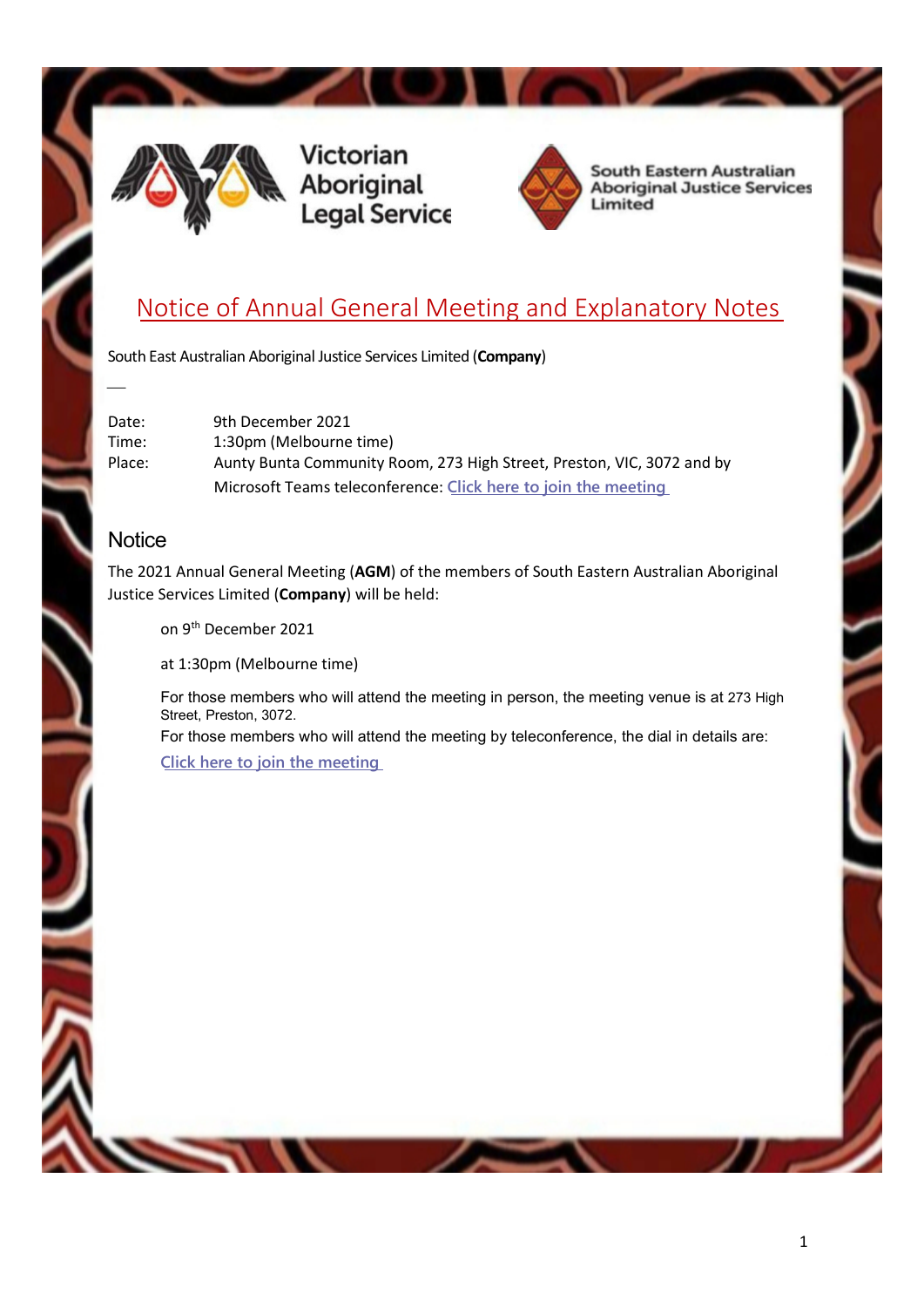#### Proxy

If you are unable to attend the meeting, you are requested to complete a form of proxy which is annexed to this notice. The proxy form and the power of attorney or other authority (if any) under which it is signed (or a certified copy) must be received by the Company, at least 48 hours before

the time for holding the meeting, by providing it to Marina Korotky, at: mkorotky@vals.org.au, or by fax number: 03 9418 5900.

### **Background**

Date:

Signed:

| 09/11/2021 |  |
|------------|--|
|            |  |

Name: DES MORGAN

(print)

**CHAIRPERSON**